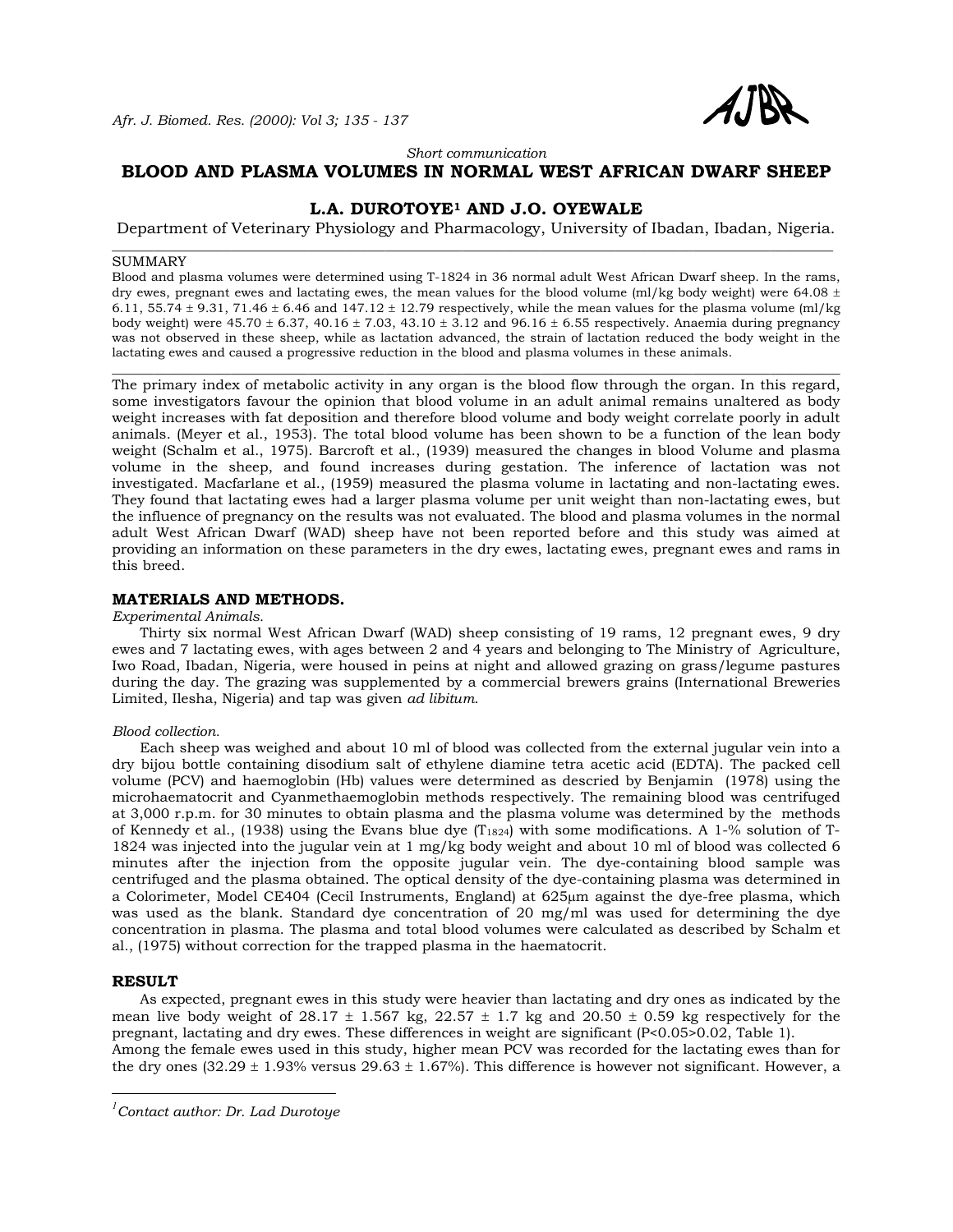significantly (P<0.05) higher mean PCV value was observed for the pregnant ewes relative to either the dry or the lactating ones. (Table 1). In addition, the mean PCV for the female sheep in three different physiological states (dry, pregnant and lactating) in this study is 33.36. Although this value is slightly higher than that of the rams used in this study (30.00%), this difference did not attain statistical significance. The means of Hb values observed in the four groups of sheep used in this study expectedly followed the pattern observed for the PCV, being highest in the pregnant, than in the lactating ewes, the dry ewes and the rams. However, only the difference in PCV between the pregnant and dry ewes are significant (P<0.05>0.02).

 When compared to the pregnant and dry ewes, mean plasma volume in the lactating ewes is highly significant (P<0.001), being 240% and 224% higher than in the dry and pregnant ewes respectively. Plasma volume did not differ significantly between the rams and dry ewes (45.70 versus 40.16, Table 1).

#### **Table 1**

Mean (± SD) values for Live Body Weight, Packed Cell Volume (PCV), Haemoglobin (Hb), Plasma Volume and Blood Volume in the West African Dwarf Sheep.

| <b>Parameters</b>      | Rams           | Dry Ewes  | Pregnant<br>Ewes | Lactating<br>Ewes |
|------------------------|----------------|-----------|------------------|-------------------|
| Body Weight (Kg)       | 21.89          | 20.50     | 28.17            | 22.57             |
|                        | ± 2.71(9)      | ± 0.59(8) | $± 1.56(12)*$    | ± 1.70(7)         |
| PCV $(% )$             | 30.00          | 29.63     | 38.15            | 32.29             |
|                        | ± 1.09(9)      | ± 1.67(8) | $\pm$ 1.40(10)*  | ± 1.93(7)         |
| H <sub>b</sub> $(g\%)$ | 9.41           | 9.43      | 12.07            | 10.57             |
|                        | $\pm$ 1.17 (9) | ± 0.97(6) | $\pm$ 0.50(12)   | $\pm 0.71(7)$     |
| Plasma Volume          | 45.70          | 40.16     | 43.10            | 96.16             |
| (ml/kg body weight)    | ± 5.37(6)      | ± 7.03(6) | ± 3.12(9)        | $± 6.55(6)**$     |
|                        |                |           |                  |                   |
| Blood volume           | 64.08          | 55.74     | 71.46            | 147.12            |
| (ml/kg body weight)    | $\pm 6.11(6)$  | ± 9.31(6) | ± 6.46(8)        | $± 12.97(6)**$    |

*Numbers in parenthesis represent number of animals used; \* = P<0.05 compared to data on the same row; \*\* = P<0.001 compared to data on the same row.* 

The pattern of the variation in this study is similar to that observed for the plasma volume in other animals. The mean value for the blood volume observed for the lactating ewes 147.12 ± 12.79 was 263% and 206% higher than in the dry and pregnant ewes respectively.

 The mean values for the total blood volume for the three groups of female ewes in this study is 91.44-ml/kg body weight. This is significantly (P<0.05) higher than the mean value of same parameter (164.08 ml/kg body weight observed

for the rams in this study. In both the pregnant and lactating ewes in this study, increasing body weight was associated with increased with increasing plasma and blood volumes. The situation is however different in the case of the dry ewes in which both the plasma and blood volumes fall with increasing body weight.

### **DISCUSSION**

 The higher live body weight recorded in this study for the pregnant ewes than for the dry and lactating ewes is not unexpected as it represents similar situation in all mammals. The increase in body weight experienced during pregnancy is primarily due to the weight of the developing fetus, and sometimes to body weight growth and storage in animals which have not attained maximum growth before becoming pregnant. In a study in which 35 first pregnancy Guernsey cows were used (Morgan et al., 1936), a 35% increase in initial body weight was observed throughout pregnancy. The mean PCV and Hb values of 29.63  $\pm$  1.67% and 9.43  $\pm$  0.97% respectively observed in the dry ewes are lower than the corresponding values of 35% and 10.78% respectively reported in the Suffolk ewes by Hackett et al., (1957). Our values are similar to those of Oduye (1976) who suggested a low intake of iron as one of the possible causes of the observed lower PCV and Hb values in the W.A.D. sheep. Also, in the study by Reynolds (1953) using pregnant Guernsey cows, haematocrit values remained within control range of non-reproducing cows.

 In the present study, the highest PCV and Hb values were found in the pregnant ewes. This indicates that contrary to the common situation in humans, pregnancy does not exert any negative influence on the PCV and Hb values in the sheep. Fieldman et al., (1936) and Reynold, (1953), have reported the development of hydremia and anaemia in women during pregnancy. A similar report of non-development of anaemia in local breeds of cattle and goat has earlier been made (Reynold, 1953, Durotoye, 1987).

 We also observed a significantly higher PCV and Hb values in the pregnant ewes than in rams in this study. This represents a significant departure from the situation in most mammals including man under normal situations. In humans, PCV and Hb values in non-pregnant women are lower than in man. The situation is opposite to this as observed in the sheep in the present study.

 No satisfactory explanation can be advanced for this at the moment, apart from being a speciesspecific phenomenon. The blood volume increased as a straight-line function with body weight in the

136